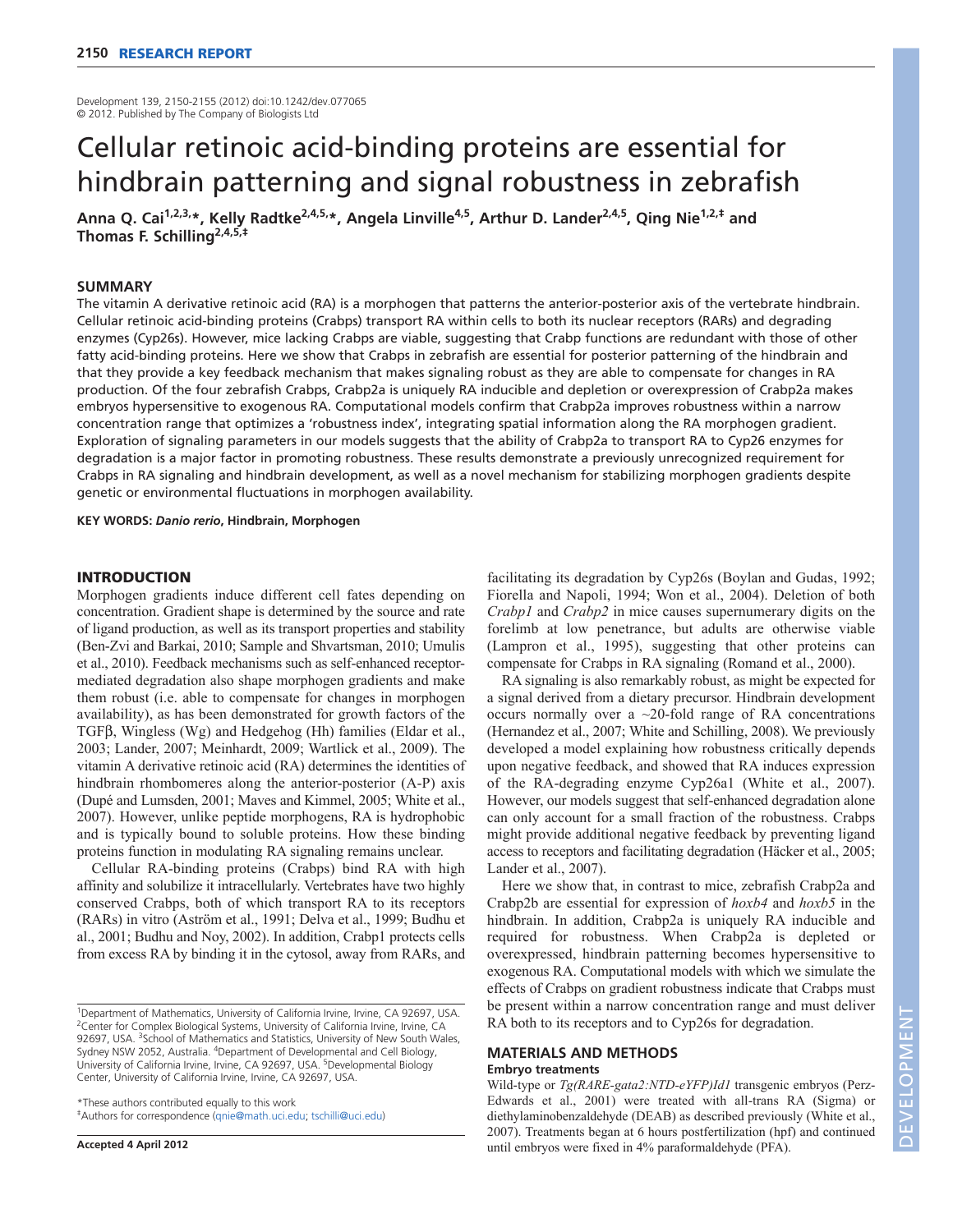### **RT-PCR and cloning**

RT-PCR was performed with whole-embryo RNA preparations (for primers see supplementary material Table S1). *crabp2a* and *crabp2b* were amplified and cloned into pCS2 (Rupp et al., 1994) for mRNA synthesis.

## **In situ hybridization**

Antisense *crabp2a* and *crabp2b* mRNA probes were synthesized from linearized pCS2 clones (Thisse et al., 2004). Bright-field in situ hybridization and fluorescent images were acquired on a Zeiss Axioplan II compound microscope with Improvision software.

#### **Morpholino (MO) and mRNA injections**

One-cell stage embryos were injected with 10 ng Crabp2a-MO1 (CGGG - AATTTTACGATCCATCTTCCG) or 5 ng Crabp2b-MO1 (TGTTTTCT-CCGTGTTAGATTCCATG). Two independent MOs for each gene – Crabp2a-MO2 (TTCTGTCGTTCCTCTGAAAGTAACC) and Crabp2b-MO2 (GTTTCTGCGTGTCTTTCTTTCACTC) – gave similar phenotypes, confirming MO specificity. All MOs were designed to block translation. *crabp2a:mCherry* and *crabp2b:mCherry* constructs were generated by fusion PCR of the *crabp2a* cDNA templates and *mCherry* from a Gateway vector (Invitrogen) (for primers see supplementary material Table S1). Injections were performed with 200 pg *crabp2a:mCherry* or *crabp2b:mCherry* mRNA per embryo, alone or with each MO to confirm MO efficiency. For rescue and overexpression experiments, two full-length crabp2a-pCS2 clones, one with and one without the crabp2a-MO binding sites, were transcribed using SP6 mMessage (Ambion).

# **Modeling**

The model was solved with our newly developed numerical solver (supplementary material Appendices S1, S2), using a scaled domain  $x \in [0,1]$ containing the RA gradient between 0≤*x*≤0.9. A domain of Cyp26a1 posterior to  $x > 0.9$  creates a discontinuity in the gradient. Therefore,  $x_{ref} = 0.85$  was used and the gradient was modeled between  $x=0$  and  $x=0.9$ . Established biological ranges of parameter values were used or estimated within a realistic range (supplementary material Appendix S3, Tables S2, S3). Exploration of parameter space was performed on a logarithmic scale to include large orders of magnitude. We measured robustness using a probability density distribution *N*(*E*), interpreted as the probability of the system producing robustness values in the range  $[E_1, E_2]$  with the following formula:

$$
\Pr\{E_1 < \overline{E} < E_2\} = \int_{E_1}^{E_2} N(e) \, de \tag{1}
$$

To ensure that *N*(*E*) was representative of the system, we performed consistency checks using increasing numbers of simulations to find the representative distribution.  $N(E)$  typically becomes invariant at  $\sim$ 10,000 simulations, but we included many more for higher resolution.

# **RESULTS AND DISCUSSION A novel requirement for Crabps in Hox gene expression**

Crabps facilitate interactions between RA and RARs in vitro (Aström et al., 1991; Delva et al., 1999; Budhu and Noy, 2002), but also bind RA in the cytosol preventing its entry into the nucleus and promoting degradation (Boylan and Gudas, 1991; Boylan and Gudas, 1992; Fiorella and Napoli, 1994; Chen et al., 2003). Consistent with previous studies (Sharma et al., 2005) of the four zebrafish Crabps (*crabp1a*, *crabp1b*, *crabp2a*, *crabp2b*), all but *crabp1a* were detected during gastrulation (6-9 hpf; supplementary material Figs S1, S2). *crabp2a* and *crabp2b* remained expressed in the presumptive hindbrain at 10-24 hpf. *crabp2a* was expressed in the posterior hindbrain up to rhombomere (R) 4 (supplementary material Fig. S1) and in the anterior spinal cord. *crabp2b* was initially expressed throughout the ectoderm during gastrulation and became progressively restricted to the anterior hindbrain (particularly R2) and somites (supplementary material Fig. S1). These expression patterns suggest overlapping but spatially and temporally distinct roles for each Crabp.

To test functional requirements for Crabps we compared hindbrain patterning in zebrafish embryos injected with antisense morpholino oligonucleotides (MOs) targeting *crabp2a* and *crabp2b*. MOs depleted each target effectively (supplementary material Fig. S3) and specifically, and microinjection of *crabp2a* mRNAs not recognized by MOs targeting their 5'UTRs partially rescued the morphant phenotypes (supplementary material Fig. S4). Embryos injected with either MO alone showed normal patterns of *krox20* (*egr2* – Zebrafish Information Network) (R3, R5) and reduced *hoxb4* (71%, *n*14) and *hoxb5* (100%, *n*25) expression in R7 and spinal cord (Fig. 1A-C,I-K). By contrast, embryos co-injected with Crabp2a-MO and Crabp2b-MO completely lacked *hoxb4* (73%, *n*=15; Fig. 1D) and *hoxb5a*  $(90\%, n=20; Fig. 1L)$  expression, suggesting a strong reduction in RA signaling similar to that caused by the loss of *aldh1a2* (Begemann et al., 2001). *hoxb4* expression was not rescued by treatment with 5-20 nM exogenous RA, despite a strong posteriorization of the hindbrain  $(n=14;$  Fig. 1E-H). Thus, Crabps are required for RA-dependent Hox gene expression in the posterior hindbrain.

# **Crabp2a is RA inducible and required for signal robustness**

Mammalian *Crabp2* contains a retinoic acid response element (RARE) and is RA inducible in vitro (Aström et al., 1994). We examined *crabp2a* and *crabp2b* expression after treatment with RA or an Aldh1a2 inhibitor (DEAB) during gastrulation. Whereas 1 nM RA had no effect on the expression of either gene (data not shown), 10 nM RA induced *crabp2a* expression throughout the CNS (Fig.  $2A,B$ ). Conversely, 5  $\mu$ M DEAB treatments, which phenocopy mutations in *aldh1a2* (Begemann et al., 2001), virtually eliminated *crabp2a* expression (Fig. 2C) but had no effect on *crabp2b* (Fig. 2D-F; supplementary material Fig. S5). Thus, RA is both necessary and sufficient to induce *crabp2a* expression.

To determine the requirements for Crabps in signal robustness, we treated embryos injected with Crabp2a-MO or Crabp2b-MO, or both, during gastrulation with 1-10 nM RA (Fig. 2G-L). Surprisingly, Crabp2a-deficient embryos were  $\sim$ 10-fold more sensitive to exogenous RA than wild-type RA-treated embryos; Crabp2b-MO did not affect RA sensitivity alone or when combined with Crabp2a-MO. Treatment of controls with 1 nM RA caused no hindbrain defects (100%, *n*=22; Fig. 2H), whereas treatment of Crabp2a-MO-injected embryos virtually eliminated the R3 domain of *krox20* and *pax2a* expression at the midbrainhindbrain boundary (70%, *n*=10; Fig. 2K). Defects resembled those of controls treated with 10-fold higher amounts of RA  $(100\%, n=18; Fig. 2I)$ . By contrast, treatments of Crabp2adeficient embryos with 10 nM RA caused complete loss of *krox20* and anterior expansion of *hoxb4* expression throughout the hindbrain  $(100\%, n=8; Fig. 2L)$ . These patterning defects correlate with an expansion of *Tg(RARE-gata2:NTD-eYFP)Id1* transgene expression in Crabp2a-deficient embryos treated with 1 nM exogenous RA (supplementary material Fig. S6) (Linville et al., 2009). Thus, embryos lacking Crabp2a are hypersensitive to small changes in exogenous RA and hindbrain patterning is much less robust.

We also overexpressed Crabp2a and treated embryos with RA or DEAB (Fig. 2M-R). Injection of 50-400 pg *crabp2a* mRNA caused no hindbrain defects (92%, *n*=65; Fig. 2M,P). However, treatment of these embryos with 10 nM RA eliminated *krox20* expression in R3 and both *krox20* and *hoxb4* expression in R5 expanded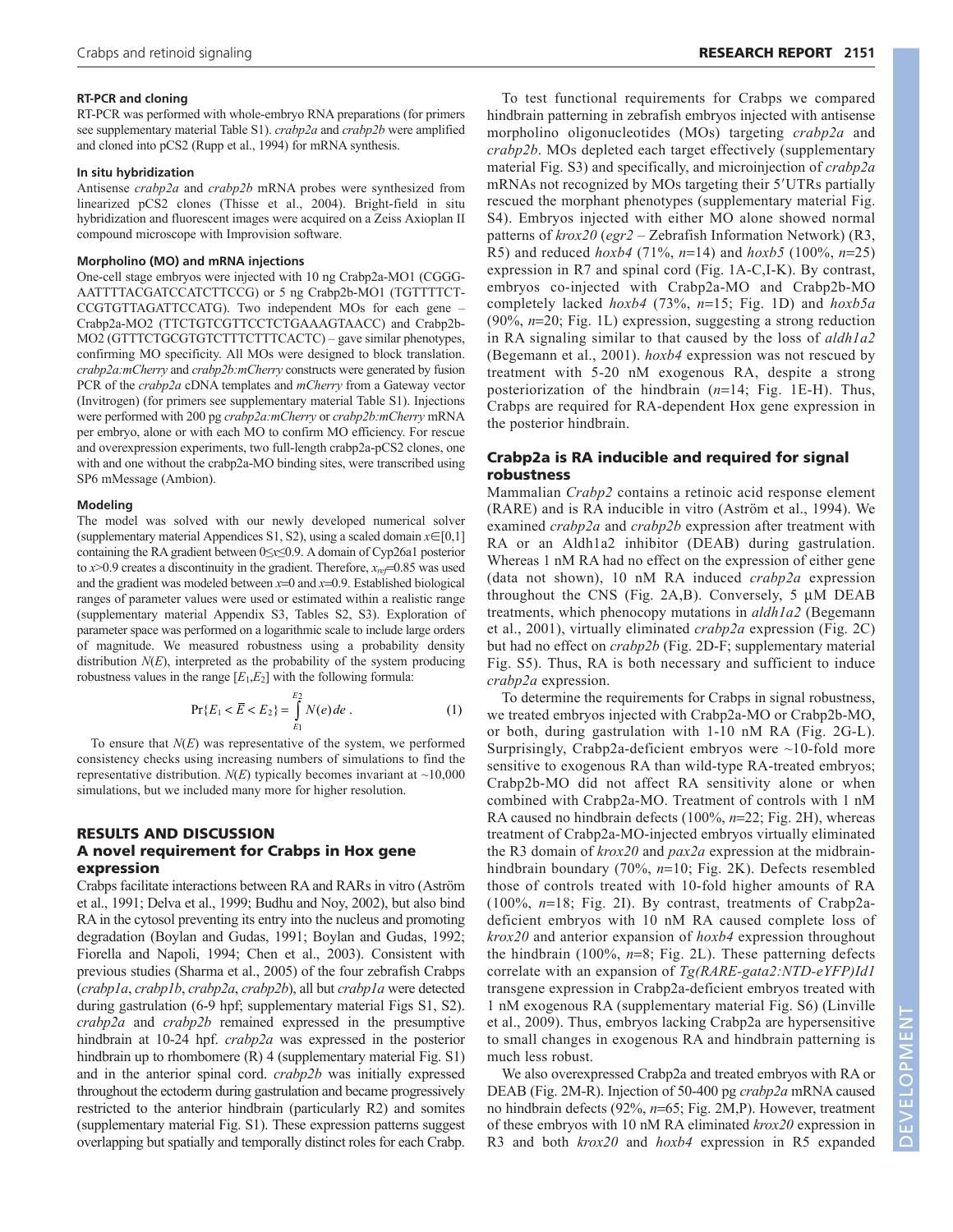

anteriorly  $(64\%, n=11; Fig. 2N,Q)$ . Conversely, Crabp2aoverexpressing embryos were less sensitive to  $10 \mu M$  DEAB (73%, *n*=15; Fig. 2R), which in uninjected embryos eliminated *krox20* expression in R5 and all  $h(x)$  expression (89%,  $n=18$ ; Fig. 2O). Thus, excess Crabp2a also reduces robustness.

# **A computational model predicts crucial roles for Crabps in robustness**

Our previous computational model for RA signaling in the zebrafish hindbrain was based on evidence that RA induces (and Fgf inhibits) Cyp26a1 expression, thereby creating a feedback system of RA degradation (White et al., 2007). This system cannot explain the robustness over a 20-fold concentration range observed experimentally (Hernandez et al., 2007; White and Schilling, 2008), suggesting that reversible binding to receptors and binding proteins is crucial. To test this hypothesis, we expanded our model to include equations that model RA interactions with RARs ([R] in models) and Crabps ([BP]) (supplementary material Appendix S1; Fig. 3A). Our model: (1) represents these in a reaction-diffusion system in one spatial dimension (the A-P axis); (2) assumes that extracellular RA diffuses; and (3) is solved at the steady state. The new model captures receptor  $(r_{on/off})$  and/or binding protein  $(m_{on/off})$ saturation by RA. RA-BP and RA-BP-RAR interactions  $(i_{AB})$  have been demonstrated (Dong et al., 1999), but there is no direct evidence that RA-BP forms a complex with Cyp26, so we used RAbp<sub>deg</sub> to represent Crabp-assisted RA degradation.

To study robustness characteristics, we sampled randomly generated parameter sets (supplementary material Appendix S1), comparing two values for the RA synthesis rate. We quantified the change in the RA gradient with respect to a fold-change in the RA synthesis of a 'reference' gradient, to define a robustness index designated 'E' (Fig. 3B). E is the normalized mean horizontal shift in two gradients between two thresholds  $y_1$  and  $y_2$  (representing 20% and 80% of the maximum reference value, respectively) when RA synthesis (or any other parameter) is varied. Smaller E values denote higher similarity between the two gradients and therefore a more robust system (Fig. 3C-E). This integrates spatial information across the entire signaling gradient as opposed to quantifying robustness with respect to a threshold value at one location. Parameter space sampling combined with a robustness index dramatically improves comparisons between systems because a representative distribution of *E* values is produced for each one.

To quantify influences of Crabps on RA signal robustness, we first compared a model that contains Crabps with one that does not. E value distributions were determined using  $\sim$ 100,000 simulations of our model for the hindbrain in which the RA synthesis rate was **Development 139 (12)** 

**Fig. 1.** *crabp2a* **and** *crabp2b* **are required for zebrafish hindbrain patterning.** (**A-L**) Wholemount in situ hybridization (ISH) for *pax2a* at the midbrain-hindbrain boundary (MHB), *krox20* in rhombomere (R) 3 and R5, and *hoxb4* (A-H) or *hoxb5* (I-L) in R7 and spinal cord at 18 hpf; dorsal views, anterior left. Compared with uninjected controls (A), morpholino (MO) depletion of Crabp2a (B,J) or Crabp2b (C,K) slightly reduces and co-injection (D,L) eliminates *hoxb4* and *hoxb5* expression (arrows). Exogenous RA treatments (5-20 nM) that posteriorize the hindbrain do not rescue *hoxb4* expression (E-H). wt, wild type.

varied up to 10-fold in each case (Fig. 3F-I; supplementary material Figs S7, S8). For both increases (2-, 5-, 10-fold; Fig. 3F) and decreases (2-, 5-, 10-fold; supplementary material Fig. S9) in RA synthesis, E values were consistently lower in models that included Crabps and showed more simulations with extremely low E values  $(E=0-0.25)$  (Fig. 3F-I; supplementary material Fig. S9B-D).

We modeled the effects of varying Crabp levels using randomly generated parameter sets with 5-fold increases or decreases in RA synthesis rate and simulated for 20 different Crabp synthesis rates



**Fig. 2.** *crabp2a* **is RA inducible and required for signal robustness.** (**A-F**) Whole-mount ISH for *crabp2a/b* expression at 15 hpf; dorsal views, anterior left. *crabp2a* (A-C) is expressed posterior to the R5/6 boundary, whereas *crabp2b* (D-F) expression is restricted to somites. Treatment with 10 nM RA expands *crabp2a* expression anteriorly throughout the CNS (B) but has no effect on *crabp2b* (E). Treatment with 5 µM DEAB eliminates *crabp2a* expression (C) but does not disrupt *crabp2b* (F). (**G-R**) *pax2a*, *krox20* and *hoxb4* expression at 18 hpf in uninjected controls (G-I), Crabp2a-MO-injected (J-L) and *crabp2a* mRNA-injected embryos (M-R) treated with 1 nM RA (H,K), 10 nM RA (I,L,N,Q) or  $10 \mu$ M DEAB (O,R). so, somites.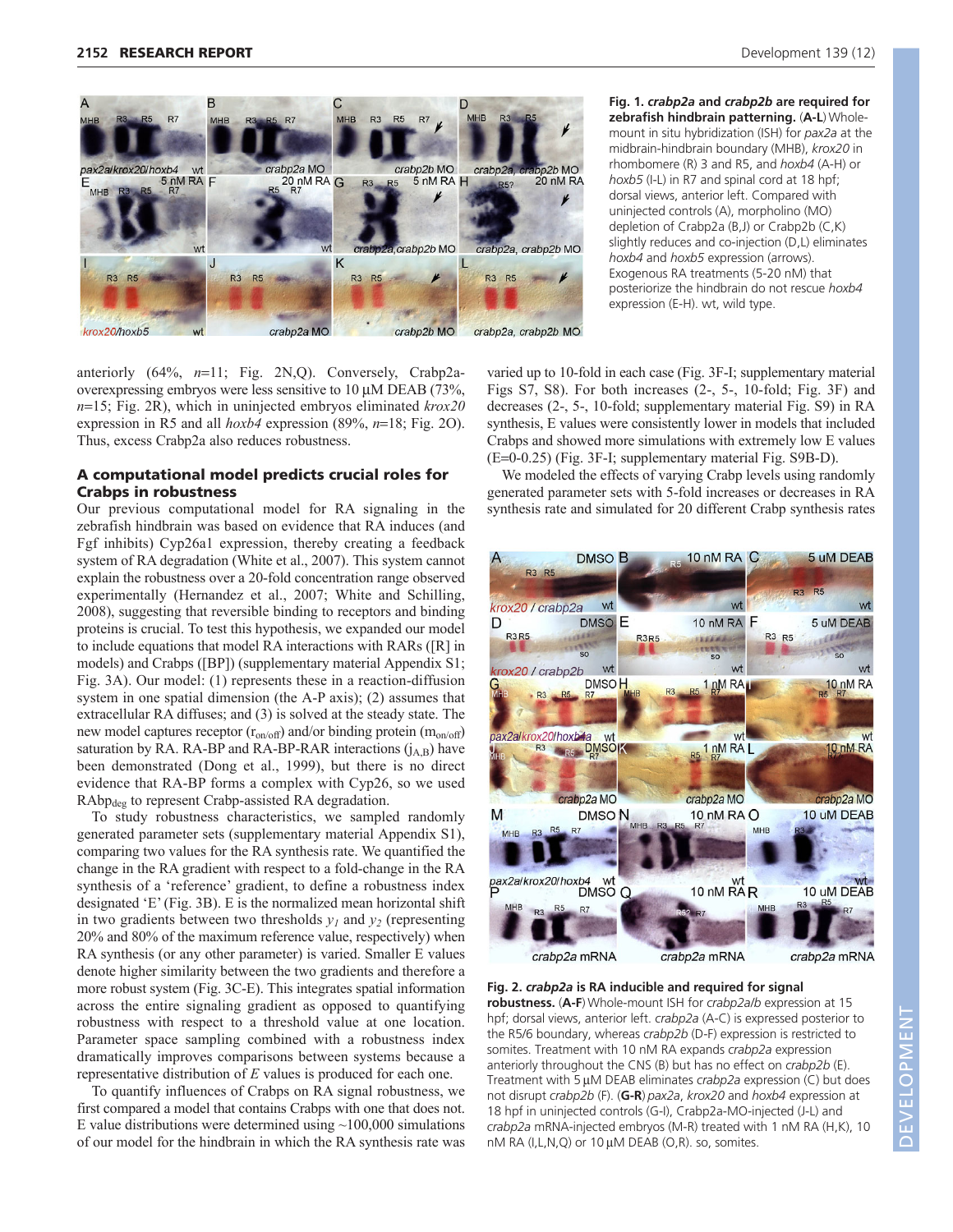

**Fig. 3. Computational models indicate essential roles for Crabps in robustness. (A) Schematic of RA signaling in one cell illustrating model** components: RA (red), Crabps (purple crescents), Cyp26s associated with endoplasmic reticulum (ER, blue), RA-degradation products ([deg], red dots). Green arrows indicate components induced by RA and red inhibitory symbols indicate components repressed by RA. (**B**) A robustness index (E) utilized:

$$
E = \frac{1}{x(y_1)} \sqrt{\frac{1}{y_2 - y_1} \int_{y_1}^{y_2} \Delta x^2 dy}, y_1 = 0.2(y_{ref} - y_{min}) + y_{min}, y_2 = 0.8(y_{ref} - y_{min}) + y_{min},
$$
\n(2)

where *y*min is the minimum value and *yref*(*xref*) is an imposed maximum value of the reference gradient. (**C-E**) Three examples of calculated gradients very similar (C) or different (D,E) from the reference gradient (red line) across the hindbrain primordium (*x*-axis) and corresponding E values. (**F-I**) Probability density distributions (percentages, *y*-axis) of E values (*x*-axis) for models that either include binding proteins (solid lines) or do not (dashed lines) for models with a 2-fold (black lines, G), 5-fold (blue lines, H) or 10-fold (red lines, I) increase in [RA]<sub>out</sub> synthesis rate.

 $[V_{bp}]$  (supplementary material Fig. S10). Synthesis rates were obtained by logarithmically dividing its parameter range (supplementary material Appendix S3). The lowest E values corresponded to an intermediate level of  $V_{bp}$  in both cases. This suggests an optimal range of Crabp concentration, above or below which robustness is compromised. To examine this in more detail, E value distributions were generated for simulations with a 5-fold increase in RA synthesis rate coupled with either a 5- or 10-fold increase or a 2-fold decrease in the Crabp synthesis rate  $V_{\text{bp}}$  (Fig. 4A). E value distributions were lowest with a 5-fold increase in  $V_{\text{bp}}$ , with many E values close to zero (Fig. 4A). Similarly, E value distributions for simulations with a 5-fold decrease in RA synthesis rate were lower when  $V_{bp}$  was increased (Fig. 4B; supplementary material Fig. S11). These simulations show that proportional changes in Crabp and RA synthesis produce the best robustness.

Based on these models, we tested the concentration range over which Crabp2a promotes optimal robustness in the hindbrain experimentally, by co-injecting Crabp2a-MO with a range of doses

of *crabp2a* 'rescue' mRNA and treating the embryos with 5 nM exogenous RA. This relatively low amount of RA reduces *krox20* expression in R3 in wild types (mild), whereas in Crabp2a-depleted embryos R3 expression is lost and R5 is reduced (severe). Coinjection of 100-200 pg/embryo *crabp2a* mRNA partially rescued these phenotypes, whereas 25-50 pg had little effect and higher amounts (>300 pg) increased the severity of the phenotype (Fig. 4C; supplementary material Fig. S4).

# **Models suggest that Crabps facilitate RA degradation**

Crabp2 in mice has a putative nuclear localization signal and can form a complex with RA and RARs, while Crabp1 enhances the formation of RA degradation products in vitro (Dong et al., 1999). Although our model does not distinguish between different Crabps, it can address questions regarding how positive or negative roles influence gradient robustness. We hypothesize three such roles: (1) Crabps transport RA to receptors,  $j_A$  in our models (Fig. 3A); (2)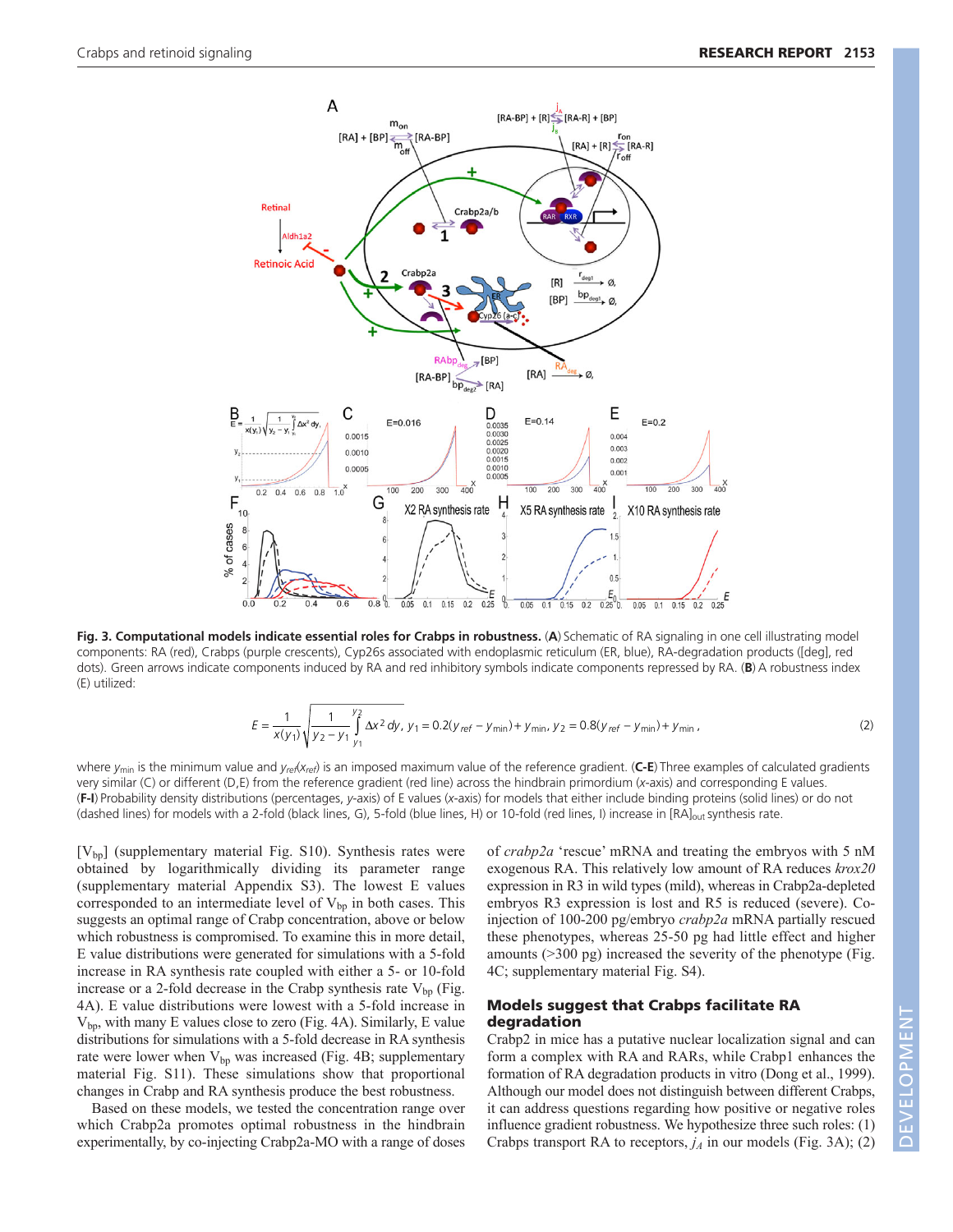

**Fig. 4. Robustness gains require Crabp-mediated RA degradation.** (**A**,**B**) E value distributions for models with either a 5-fold increase (A) or decrease (B) of RA synthesis rate with respect to 10- (green), 5- (magenta), or 2-fold (red) increases in V<sub>bp</sub>. (C) Percentages (*x*-axis) of wild-type (blue bars), mild (red bars), moderate (green bars) and severe (black bars) phenotypes resulting from injection of different amounts of *Crabp2a* mRNA per embryo (*y*-axis) treated with 5 nM RA. (**D**,**E**) Simulations of 5-fold increases in RA synthesis rate in which binding proteins: (1) have all three mechanisms; (2) do not transport RA to receptors  $(j_B=0)$ ; (3) do not sequester RA  $(j_A=0)$ ; (4) do not transport RA to Cyp26 degradation (rabp<sub>deg</sub>=0); (5) must bind RA to allow degradation ( $ra_{\text{dea}}=0$ ); and (6) are absent.

Crabps bind RA and prevent interactions with receptors,  $j_A=0$ sequestering RA as [RA-BP] and allowing less [RA-R] (supplementary material Figs S12, S13); and (3) Crabps transport RA for degradation by Cyp26s. These roles are not mutually exclusive.

To test each role computationally, we calculated E values for models incorporating different combinations (Fig. 4D,E): (1) all three functions; (2) only sequestration and degradation; (3) transport to receptors and degradation; (4) transport to receptors and sequestration; (5) degradation only when bound to RA  $(RA_{\text{deg}}=0)$ ; and (6) no binding proteins present. Simulations with either 5-fold increases (Fig. 4D,E) or decreases (supplementary material Fig. S14) in RA synthesis rate revealed that combined positive and negative roles were most robust, particularly a model incorporating all three roles. By contrast, a system without sequestration was least robust. The receptor/sequestration model (Fig. 4E) was less robust than the dual sequestration/degradation model, suggesting that transport to Cyp26s is crucial for robustness in the RA system.

These results are consistent with Crabps both facilitating interactions between RA and RARs and promoting RA degradation (Fig. 3A) (Dong et al., 1999). They help explain how hindbrain patterning can be robust to a 20-fold range of RA concentrations (Hernandez et al., 2007). They also reveal an essential role for these proteins that can help explain why Crabps are so highly conserved – zebrafish Crabp2a is 74% similar in protein sequence to human CRABP2 (Sharma et al., 2003). The apparent lack of a requirement for Crabps in mice might reflect differential redundancies among fatty acid-binding proteins or differential regulation in placental mammals at the level of maternal and extraembryonic tissues (Sapin et al., 1997; Zheng and Ong, 1998).

#### **Acknowledgements**

We thank Lei Zhang, Tailin Zhang and Ines Gehring for technical assistance.

#### **Funding**

This study was supported by The National Institutes of Health [P50 GM-76516 to K.R., A.D.L., Q.N., T.F.S.; R01 GM-67247 to Q.N.; R01 NS-41353 to T.F.S.]; and the National Science Foundation [DMS-0917492 to Q.N.]. Deposited in PMC for release after 12 months.

#### **Competing interests statement**

The authors declare no competing financial interests.

#### **Supplementary material**

Supplementary material available online at http://dev.biologists.org/lookup/suppl/doi:10.1242/dev.077065/-/DC1

### **References**

- **Allenby, G., Janocha, R., Kazmer, S., Speck, J., Grippo, J. F. and Levin, A. A.** (1994). Binding of 9-cis-retinoic acid and all-trans-retinoic acid to retinoic acid receptors alpha, beta, and gamma. Retinoic acid receptor gamma binds alltrans-retinoic acid preferentially over 9-cis-retinoic acid. *J. Biol. Chem*. **269**, 16689-16695.
- **Aström, A., Tavakkol, A., Pettersson, U., Cromie, M., Elder, J. T. and Voorhees, J. J.** (1991). Molecular cloning of two human cellular retinoic acidbinding proteins (CRABP). Retinoic acid-induced expression of CRABP-II but not CRABP-I in adult human skin in vivo and in skin fibroblasts in vitro. *J. Biol. Chem.* **266**, 17662-17666.
- **Aström, A., Pettersson, U., Chambon, P. and Voorhees, J. J.** (1994). Retinoic acid induction of human cellular retinoic acid-binding protein-II gene transcription is mediated by retinoic acid receptor-retinoid X receptor heterodimers bound to one far upstream retinoic acid-responsive element with 5-base pair spacing. *J. Biol. Chem.* **269**, 22334-22339.
- **Begemann, G., Schilling, T. F., Rauch, G. J., Geisler, R. and Ingham, P. W.** (2001). The zebrafish neckless mutation reveals a requirement for raldh2 in mesodermal signals that pattern the hindbrain. *Development* **128**, 3081-3094.
- **Ben-Zvi, D. and Barkai, N.** (2010). Scaling of morphogen gradients by an expansion-repression integral feedback control. *Proc. Natl. Acad. Sci. USA* **107**, 6924-6929.
- **Boylan, J. F. and Gudas, L. J.** (1991). Overexpression of the cellular retinoic acid binding protein-I (CRABP-I) results in a reduction in differentiation-specific gene expression in F9 teratocarcinoma cells. *J. Cell Biol.* **112**, 965-979.
- **Boylan, J. F. and Gudas, L. J.** (1992). The level of CRABP-I expression influences the amounts and types of all-trans-retinoic acid metabolites in F9 teratocarcinoma stem cells. *J. Biol. Chem.* **267**, 21486-21491.
- **Budhu, A., Gillilan, R. and Noy, N.** (2001). Localization of the RAR interaction domain of cellular retinoic acid binding protein-II. *J. Mol. Biol.* **305**, 939-949.
- **Budhu, A. S. and Noy, N.** (2002). Direct channeling of retinoic acid between cellular retinoic acid-binding protein II and retinoic acid receptor sensitizes mammary carcinoma cells to retinoic acid-induced growth arrest. *Mol. Cell. Biol.* **22**, 2632-2641.
- **Chen, A. C., Yu, K., Lane, M. A. and Gudas, L. J.** (2003). Homozygous deletion of the CRABPI gene in AB1 embryonic stem cells results in increased CRABPII gene expression and decreased intracellular retinoic acid concentration. *Arch. Biochem. Biophys.* **411**, 159-173.
- **Delva, L., Bastie, J. N., Rochette-Egly, C., Kraïba, R., Balitrand, N., Despouy, G., Chambon, P. and Chomienne, C.** (1999). Physical and functional interactions between cellular retinoic acid binding protein II and the retinoic acid-dependent nuclear complex. *Mol. Cell. Biol.* **19**, 7158-7167.
- **Dong, D., Ruuska, S. E., Levinthal, D. J. and Noy, N.** (1999). Distinct roles for cellular retinoic acid-binding proteins I and II in regulating signaling by retinoic acid. *J. Biol. Chem.* **274**, 23695-23698.